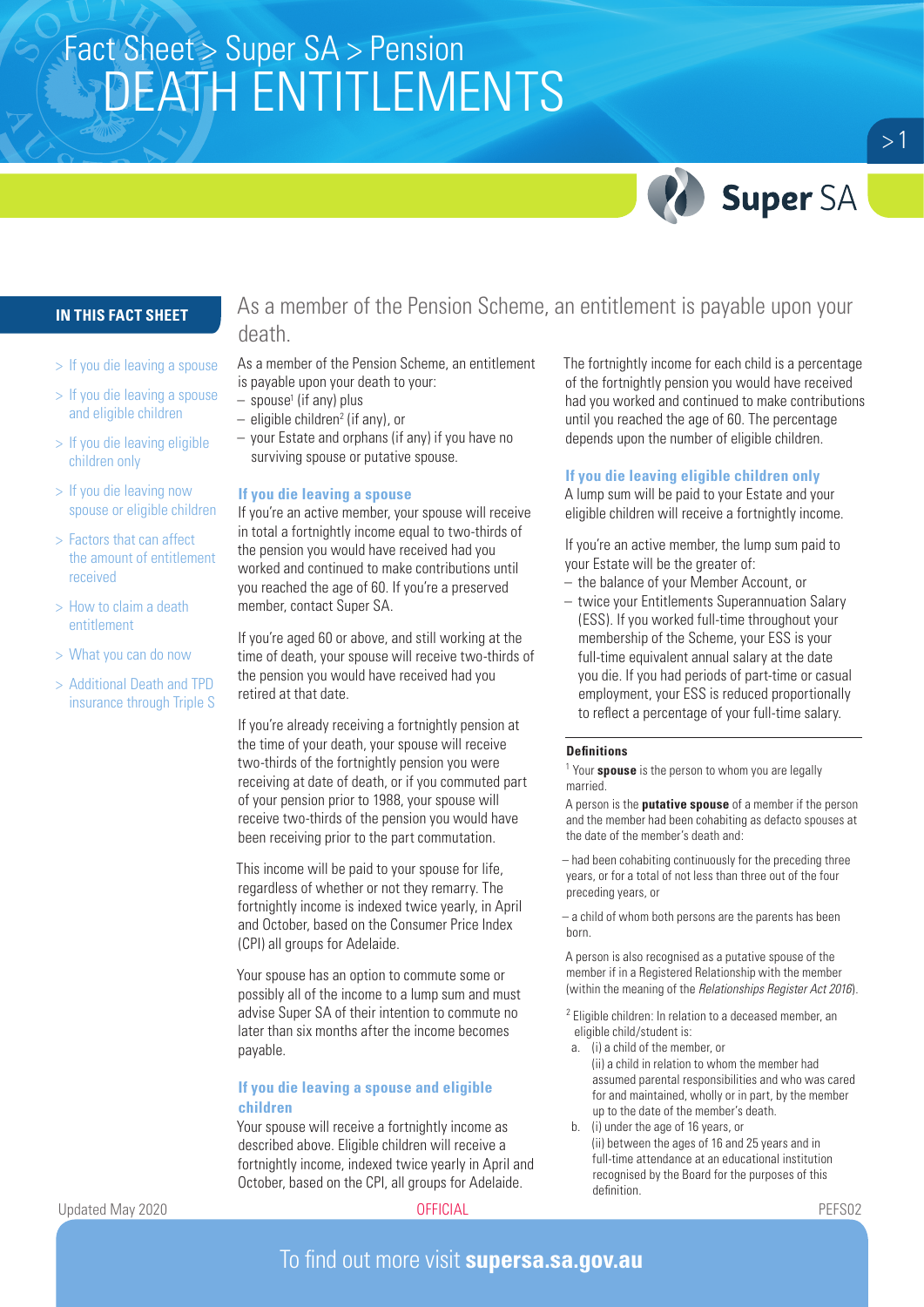# Fact Sheet > Super SA > Pension<br>STRICT LIT NUTUTI FA AFAITO DEATH ENTITLEMENTS



### **IN THIS FACT SHEET**

- > If you die leaving a spouse
- > If you die leaving a spouse and eligible children
- > If you die leaving eligible children only
- > If you die leaving now spouse or eligible children
- > Factors that can affect the amount of entitlement received
- > How to claim a death entitlement
- > What you can do now
- > Additional Death and TPD insurance through Triple S

If you have been in receipt of a higher duties allowance continuously for 12 months or more, your ESS will be based on the higher salary.

Please note that if you are on a fixed term appointment (including a Curriculum Guarantee position), you should refer to the *Contracts of Employment or Acting Arrangements Lasting Longer than 12 months* fact sheet for more information on your ESS.

If you're a non-active member at the time of your death, the balance of your Member Account is paid to your Estate as a lump sum.

Eligible children will receive a fortnightly income, indexed twice yearly in April and October, based on the CPI, all groups for Adelaide. The fortnightly income for each child is a percentage of the fortnightly pension you would have received had you worked and continued to make contributions until you reached the age of 60. The percentage depends upon the number of eligible children.

### **If you die leaving no spouse or eligible children**

A lump sum will be paid to your Estate. This will consist of:

- the balance of your Member Account plus
- an Employer Component which is a multiple of your ESS. Your ESS is your full-time equivalent annual salary at the date you die. While you only pay contributions based on your substantive salary, if you have been in receipt of a higher duties allowance continuously for 12 months or more at the date you die, your ESS will be based on the higher salary.

### **Factors that can affect the amount of entitlement received**

- The amount of death entitlement received may be affected by any pre-existing medical condition you had when you joined the Scheme. This is called a "limitation of entitlements" and is only placed on your scheme membership until you reach the age of 60. If you die after the age of 60 normal entitlements will apply.
- If you're under age 60, your death entitlement

will be reduced if your spouse and/or eligible children are receiving, or are entitled to receive, workers' compensation payments as a result of your death.

- If you have had any periods of casual or parttime employment, your death entitlement will be reduced proportionally.
- Reducing your contribution rate to 0% or contributing less than your Standard Contribution Rate will have an adverse effect on all your entitlements, including that paid for death. You can never "catch up" a period of 0% contribution. (See the *Points* fact sheet for more information.) Your Standard Contribution Rate is the contribution rate that you need to average over your Scheme membership to maximise your entitlement.

### **How to claim a death entitlement**

Your spouse will need to complete an *Application for Payment in Relation to a Deceased Member* form, available from the Super SA website or by contacting Super SA. They will need to supply Super SA with a certified copy of the following documents:

- your death certificate
- their birth certificate
- your legal marriage certificate (if applicable), issued under the *Births, Deaths and Marriages Act 1996*
- your Registered relationship certificate (if applicable), demonstrating that the relationship was registered in accordance with the *Registered Relationship Act 2016* as at the date of the member's death. The certificate must be issued at or after the member's date of death
- statutory declarations supporting putative spouse status (if applicable) (forms available from Super SA)
- the birth certificates of any eligible children.

If you have no spouse, any eligible children will need to complete an *Application for Payment in Relation to a Deceased Member* form and supply Super SA with a certified copy of the following documents:

- your birth certificate
- your death certificate
- their birth certificate
- their student declaration, if over age 16.